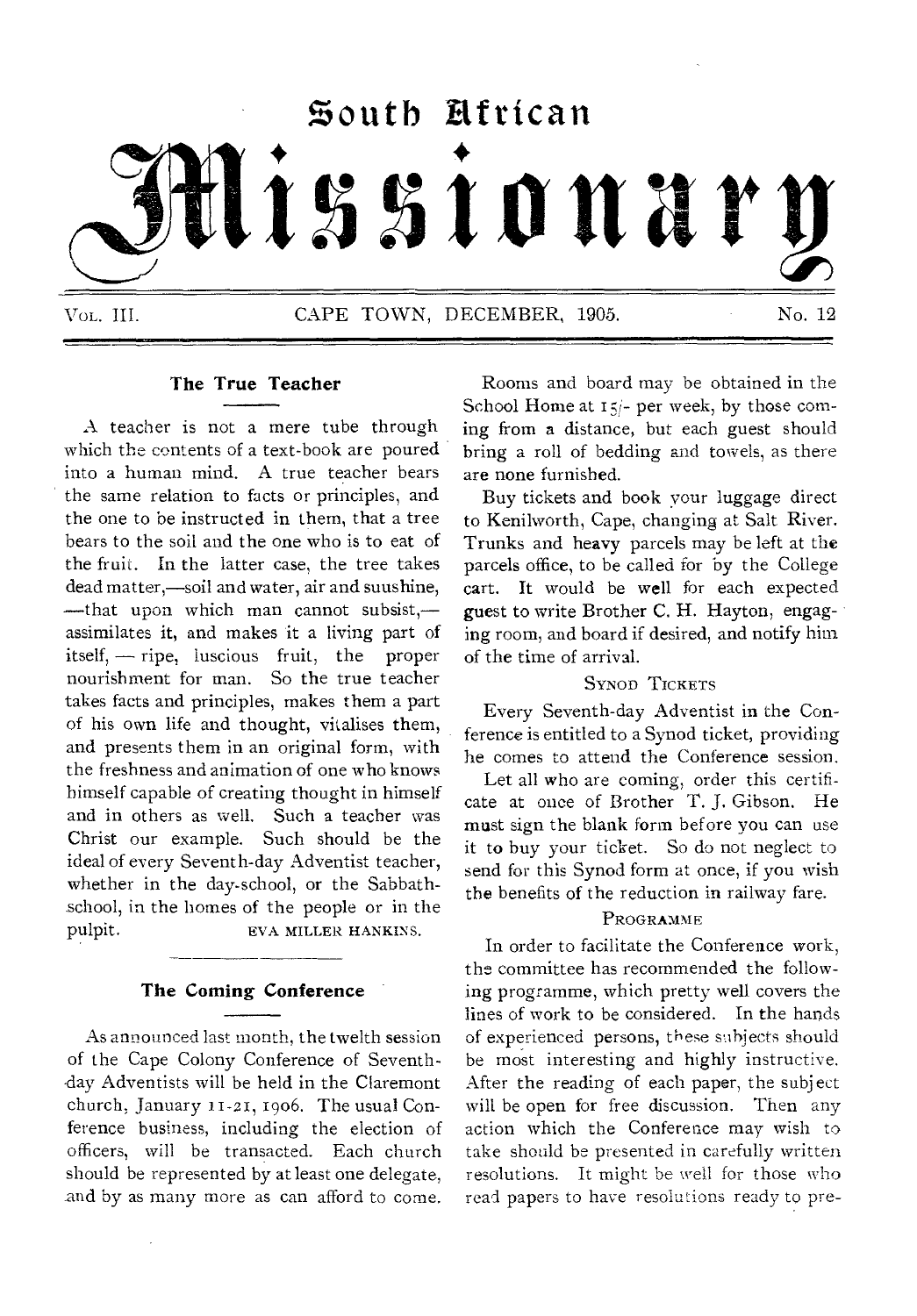sent. These meetings are to be the business meetings of the Conference, and we sincerely hope that they may be conducted under special guidance of the Holy Spirit.

#### PROGRAMME

#### **CONFERENCE**

| Conference Organization, Jurisdiction, |                |
|----------------------------------------|----------------|
| and Work.                              | W. S. Hyatt.   |
| Methods of Gospel Work for To-day.     | I. J. Hankins. |
| Bible Reading Work.                    | D. F. Tarr.    |
| Book and Tract Work.                   | T. J. Gibson.  |
| Our Periodicals.                       | O. O. Fortner. |
| City Missions.                         | Miss West.     |
|                                        |                |

#### MEDICAL MISSIONARY WORK

| The Sanitarium and Medical Missionary<br>Work                                     | Dr. Thomason.  |  |  |  |  |  |
|-----------------------------------------------------------------------------------|----------------|--|--|--|--|--|
| Relation of Conference to Sanitarium<br>and Medical Missionary Work.              | L. J. Wessels. |  |  |  |  |  |
| Treatment Rooms, Resturants, Health<br>Foods, etc., as Factors in Gospel<br>Work. | J. V. Willson. |  |  |  |  |  |
| The Sabbath-School                                                                |                |  |  |  |  |  |
| The Sabbath-School                                                                | Mrs. Hankins.  |  |  |  |  |  |
| Young People's Societies                                                          | O. O. Fortner. |  |  |  |  |  |
| EDUCATION                                                                         |                |  |  |  |  |  |
| Higher Education.                                                                 | C. H. Havton.  |  |  |  |  |  |
| Education of Seventh-day Adventist<br>Children.                                   | I. J. Hankins. |  |  |  |  |  |
| The Church School.                                                                | Mrs. Fortner.  |  |  |  |  |  |
| Relation of Church School Teacher<br>to the Church.                               | Miss Austen.   |  |  |  |  |  |
| Relation of City Missions to Educational                                          |                |  |  |  |  |  |

Work. Mrs. Hankins.

We desire that these papers shall be replete with helpful instruction on these different topics. In them should be presented the possibilities of our work, and the best and speediest methods of accomplishing the work. We believe that these papers, carefully presented, will be interesting, instructive, and helpful in our Conference proceedings.

#### DEVOTIONAL EXERCISES

Bible studies, preaching, prayer, and social services will be conducted daily. The keynote in this Conference should be the coming of Christ, and the great work to be done in the little time that remains. Brethren and sisters, have you anything in the way of business or pleasure that you are going to let stand in your way of coming to this important meeting? Owing to the great distances, we are not expecting a general rally of those from the remote parts of the field, but we do hope to see a good attendance of our brethren at the Cape. Arrange your work, brethren and sisters, so that you may come and spend each day of the meeting with us. We expect Elder Hyatt to be with us, also all the ministers of the Conference. Doubtless most of our canvassers will be present to report what the Lord has accomplished through them. The isolated Sabbath-keepers are specially invited.

If any families desire to pitch a tent on the school grounds during the meetings, the committee will gladly provide it at the usual rate. The blessing of this ten days of specially waiting on the Lord will be worth more to all who truly love Him and His work, than any other employment during the same period.

Any questions,you may wish to ask, I will gladly answer by letter; or you may write to the Cape Town office. Only a little time remains till January II, so let us all make our preparations at once to attend this important gathering. Let us hear from those who are coming.

My address now is 14 Hiddingh Avenue, Cape Town.

I. J. HANKINS.



#### **Our Last Sabbath At Sornabula Mission**

Sabbath, November **II,** was a good day for this mission. Some months ago Brother White started a class of those who desiredbaptism. These have been faithfully instructed in the Word of God. One of these is the first boy who came to school when the mission was opened at Somabula over four years ago. Four others are from Nyassaland,. and they long to return with a white teacher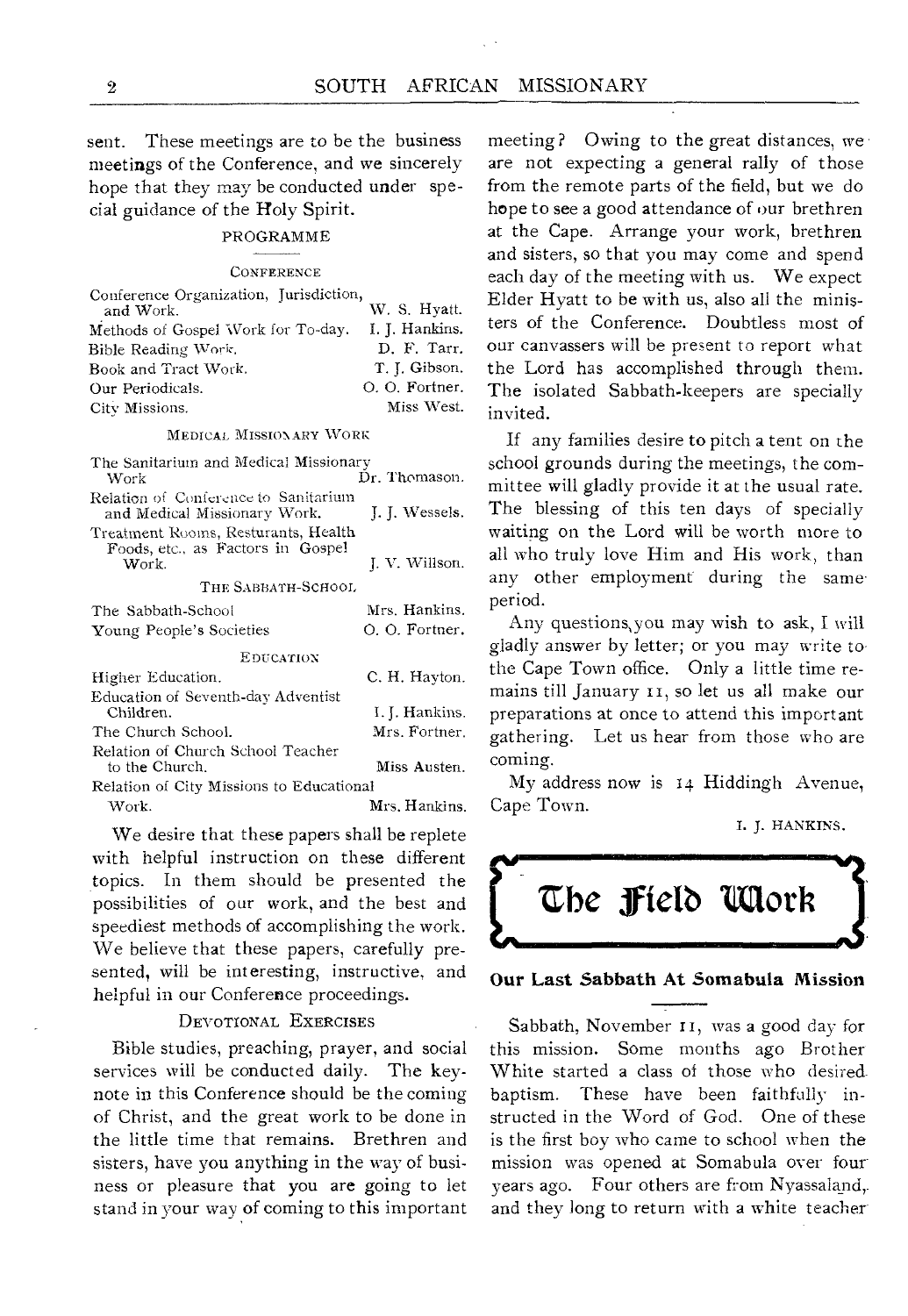to open work far to the north where there are no missions. One other young man is from Barotseland. He is a devoted fellow and desires to be a true follower of the Master.

The Sabbath-school opened as usual at eleven o'clock. There were over two hundred present, and these were divided into eleven classes. After spending an hour the school closed. The regular monthly offering was taken, amounting of  $f_1$ -3-3. We were thankful to see the spirit of liberality manifested by the people. The next morning a man came with a little basket of grain, as he had no money when the offering was taken on Sabbath. We then went to the river, a little more than a mile distant, and held our service under the trees. Two short discourses were delivered by Eld. Armitage and the writer, followed by a few words by each of the candidates. Brother Armitage then buried eleven willing souls with their Lord in baptism.

In the evening we celebrated the ordinances of the Lord's house. It was a new experience for these boys, but all entered into it with a will. A short praise service followed, and many words of thanksgiving were spoken for the privileges of the day.

On the following Sunday we organised a little native church of nineteen members. We tried to instruct these babes in Christ in the service of the Lord. We hope that Brother and Sister Armitage may have wisdom as shepherds to care for the Lord's little flock at Somabula.

Brother Armitage still continues to improve in health, for which we are thankful. Brother White will soon begin canvassing for our books, and Sister White will remain at the mission and assist in the teaching. Mrs. Hyatt will return to the Cape with me. We trust that the blessing of God will ever attend the work at this place. w. S. HYATT.

#### **Church Dedication at Solusi**

We left Somabula November 13 and arrived at Solusi the 17th. We had a good shower the morning we passed through Bulawayo, but not enough to start the grass growing. Up to the time of writing, November 28, there has been no rain to start vegetation, hence all the stock are becoming very thin. No planting has yet been done, and the prospects do not look very encouraging. There is time even yet, however, to grow a crop if rain comes soon.

Last year Elder Studervant, with the help of the mission boys, made and burned about 84, 000 bricks. During the past winter they built a church house  $26$  by  $44$  feet. The work was done by the missionaries and the boys, and we certify that they did it well, although it was their first experience in erecting brick buildings. The plastering which was done by the boys, is a credit to them, and the native floor made by the school girls and native women is a most excellent piece of work.

On Sabbath, November 18, we dedicated the building to the Lord and His service. Elder Sturdevant gave the opening address, urging the people to hear the Word and obey the gospel. The writer followed with the thought that it was an acceptable offering which we were making to the Lord, but to dedicate our bodies to God, as temples of the Holy Spirit, would be far more acceptable to Him. The church members then renewed their consecration, after which about thirty others gave themselves to the Lord. The Spirit was present to impress hearts, and tears flowed freely. I can say it was one of the best meetings with the natives I ever attended. There were fully 225 present.

We then spent four days with Brother and Sister Sparrow, of Mkupavula. They were labouring hard to push forward the work on a self-supporting basis. We believe that God accepts their efforts to serve Him. Returning to Solusi, we spent another Sabbath with the friends there. In the morning I spoke to an

<sup>-</sup>FOR SEVERAL weeks Sister Walston has been very ill, but we are glad to say that the Lord has especially blessed her, and now she is improving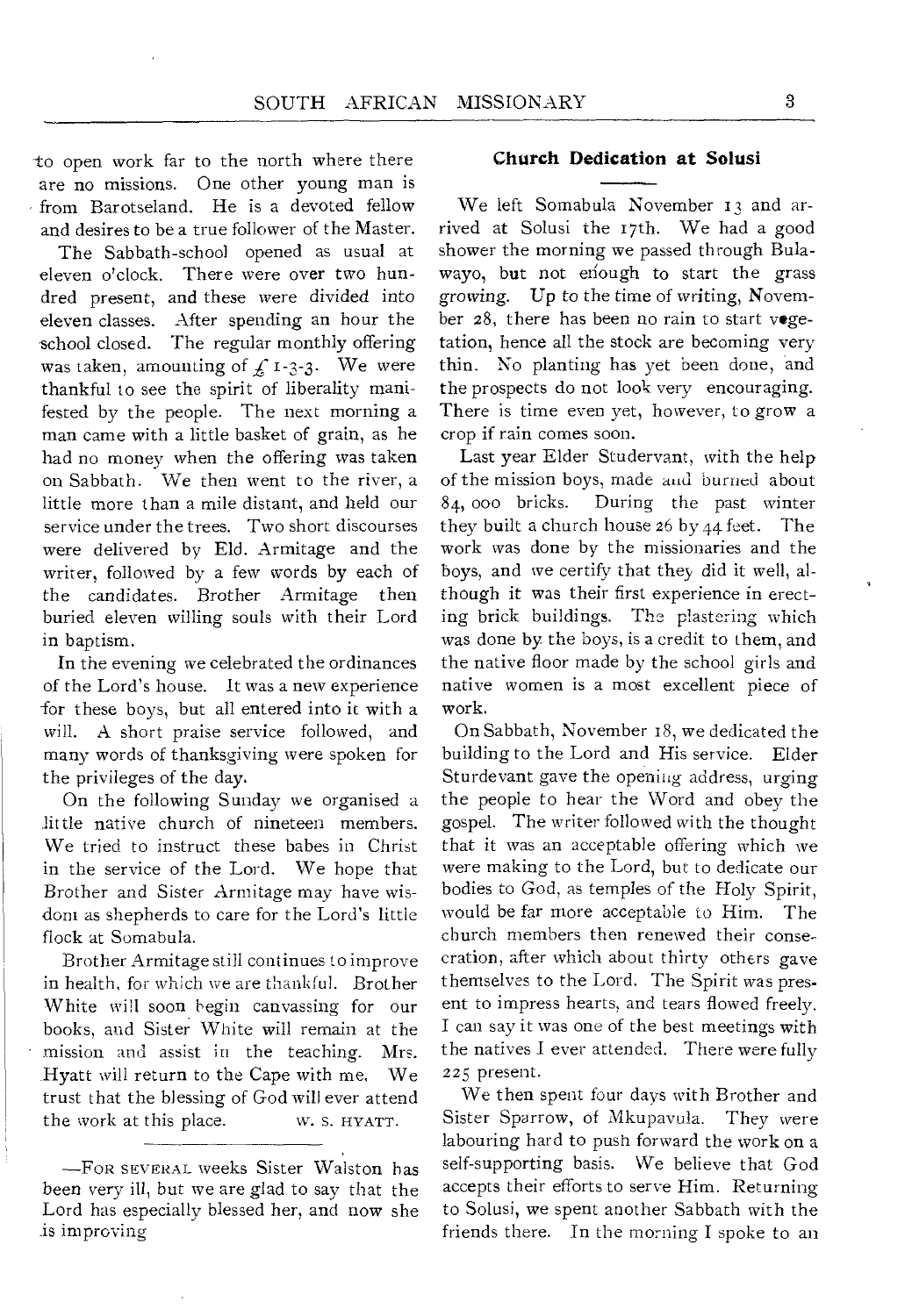audience of about 175, and in the afternoon I took twenty of the boys, who can speak some English, and went out under a large tree and held a service. Two of the young men gave short addresses in English, after which we enjoyed a spirited social meeting.

There are many evidences of God's blessing at this mission. Over fifty boys and girls are in the home, and several others have been refused admittance. The demands are becoming greater all the time, but our funds do not admit of our increasing the size of our school. Mrs. Hyatt is returning to the Cape with me in order that we may put our son into school.

W. S. HYATT.

#### **Extracts from a Letter**

DEAR BROTHER FORTNER,-

I wish you could have been present at our meeting last Sabbath. We had quite a congregation. Mrs. Jenkins (a professional singer) sang a sacred solo. One of the leading organists in the city played for him. The Lord gave me great freedom in presenting the truth for this time, and the people seemed impressed. Both Mr. Hawkyard and Mr. Baker come regularly to our Sabbath meetings now. These are both very fine gentlemen, and they are earnestly studying the truth. There is good evidence that they will not only accept the truth, but that they will walk in the light.

We also had a good meeting on Sunday evening. Several strangers were there for the first time. An avowed atheist was present for the second time and he brought a friend with him.

Mrs. Morton told me after the meeting Sunday evening that she and her little boy are coming to the meeting and Sabbathschool next Sabbath. She came out from Scotland a little over a year ago, and she discouraged her husband from attending our meetings and having Bible readings. Through careful working, she was influenced to come to the meetings, with the result that it seems as if she has decided to keep the Sabbath. Mr. Morton is manager of one of the branches of the Federal Cold Storage Company. He is also fully convinced of the truth. The interes the recontinues good. I am enjoying the blessing of the Lord in the work. Yours as ever,

D. F. TARR.

#### **A Short Report from the Solusi Mission**

We have not yet been able to do anything with our farm work this season, as there has been no rain. As soon as the rain comes we hope to put in two hundred acres.

The school work is very encouraging. The children are all taking hold in earnest, and there is no lack of interest in this work. I feel that we are making advancement. The attendance at the school has been near one hundred. About seventy live at the mission, and the rest come from the neighbouring villages.

A good interest is also manifested in the Sabbath-school, which has increased in membership lately. The same can be said of the church. Since we have completed the new church building, the interest has increased considerably, and the new building is full every Sabbath.

Last Sabbath, November 18, our church was dedicated to God. We were privileged. to have with us that day Elder Hyatt and family, and Brother C. R. Sparrow and family. Elder Hyatt preached the dedicatorial' sermon and offered the prayer. We truly had a good day. As as I know Elder Hyatt will report more fully, I will write no more now. We are pressing the battle to the gates as well as we know how. We desire the prayers of all..

> M. C. AND M. J. STURDEVANT. CLAUD TARR AND WIFE.

-BROTHER MoKo has been left in charge of the interests of the work at Debe Nek among the natives. Debe Nek is in the District of King Williams Town.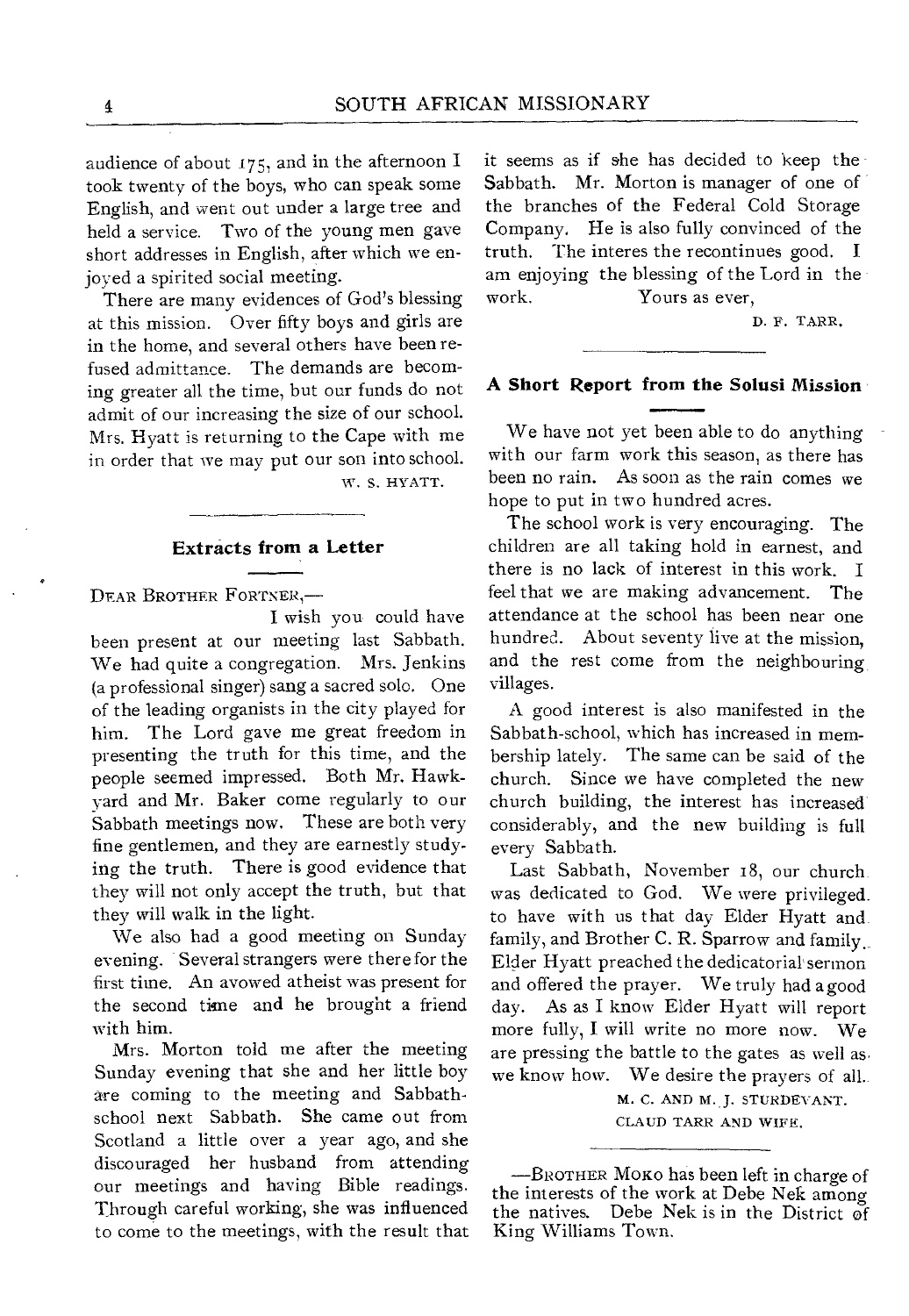### Kimberley

On our return from Rhodesia to Cape Town we spent four days at Kimberley, where we held three services. Two persons were baptised and united with the church. The little church is of good courage and is prospering. One of Brother Austen's daughters has been teaching their church school. They have an enrollment of nineteen. The outlook for the school for next year is said to be good. We ought to have more of these little schools. Surely the openings for work are very great. At present there are six persons canvasisng in and about Kimberley. They report that they find our books everywhere they go. For this we are thankful; and.we say to our people, Let the good work go on till our literature is "scattered like the leaves of autumn:"

W. S. HY ATT.



#### Sabbath School Notes

I. "I do not charge the lesson books to the donations, so that all may go to the mission work."—G. W. SHONE, *Debe Nek.* 

2. "We have not taken anything out for expenses this quarter.—NELLIE GEORGE, *Oitenhage.* 

*3. "October* ist.—Am sending the Sabbathschool report for last quarter. You see I am not losing any time about it, am I?"— BEATRICE AUSTEN, *Beaconsfield* 

4. "I am very much interested in Sabbathschool work, and wish to share in its privileges and blessings."-C. W. HARTNICK, *Caledon*.

5. "It is needless to say we are both pleased to join the Association. Shall be glad to send the report you desire."—n. w. & C. E. TARR, *Gladstone, 0. R.* C.

6. "We have two Sabbath- schools on Sabbath, one in the forenoon and one in the afternoon, but that is only in our own way.

We are only six,—two adults, two youths, and two children. As to finances we will be able to send you something at the end of each quarter."—A. BURRLEY, *Mafeking.* 

7. "I promise you that if I can possibly help you to do it, you shall get the report of next quarter in good time."—EARNEST WILSON, *Art Elizabeth.* 

8. "I am sorry my report is late again, but I had to return the . . report twice to be corrected. It seems just well-nigh impossible to get the various secretaries to report on time." —A. M. I NGLE, *Natal.* 

9. I thought at first that I could not join the Home Department, but after thinking the matter over, I have decided to do so. I think I can get some of the neighbours' children together, and form a class. Perhaps one or two of the older people will study the senior lessons with me."

Later.—"You will be glad to know we met in our little class for the first time last Sabbath. I did wonder so much where we could meet, and then when visiting Mrs. one afternoon, she offered me her front room. She has two grand-children living with her. She said they could invite their little friends. We had thirteen the first Sabbath. . . . Mrs. is present. With God's help, I mean to do the best I can, trusting that some good may come."-FANNIE BOURNE, Fauresmith.

IO. "To tell the truth, it would have been almost a puzzle to have given a true account of our Sabbath-school last quarter, as it took just about a quarter to get the school into some sort of order; then it was hard to keep it there as about everything seemed to be against order. The attendance was so irregular, and the number got so low that I began to fear that it would about fall through, save my family. But with perseverance, and asking the Lord to help in our extremity, a change has taken place; and for the quarter now ending, there has been a steady gain. To-day is the first time we have had an election of officers. I hope that through the new quarter things will run better, and a better report be given when it is required.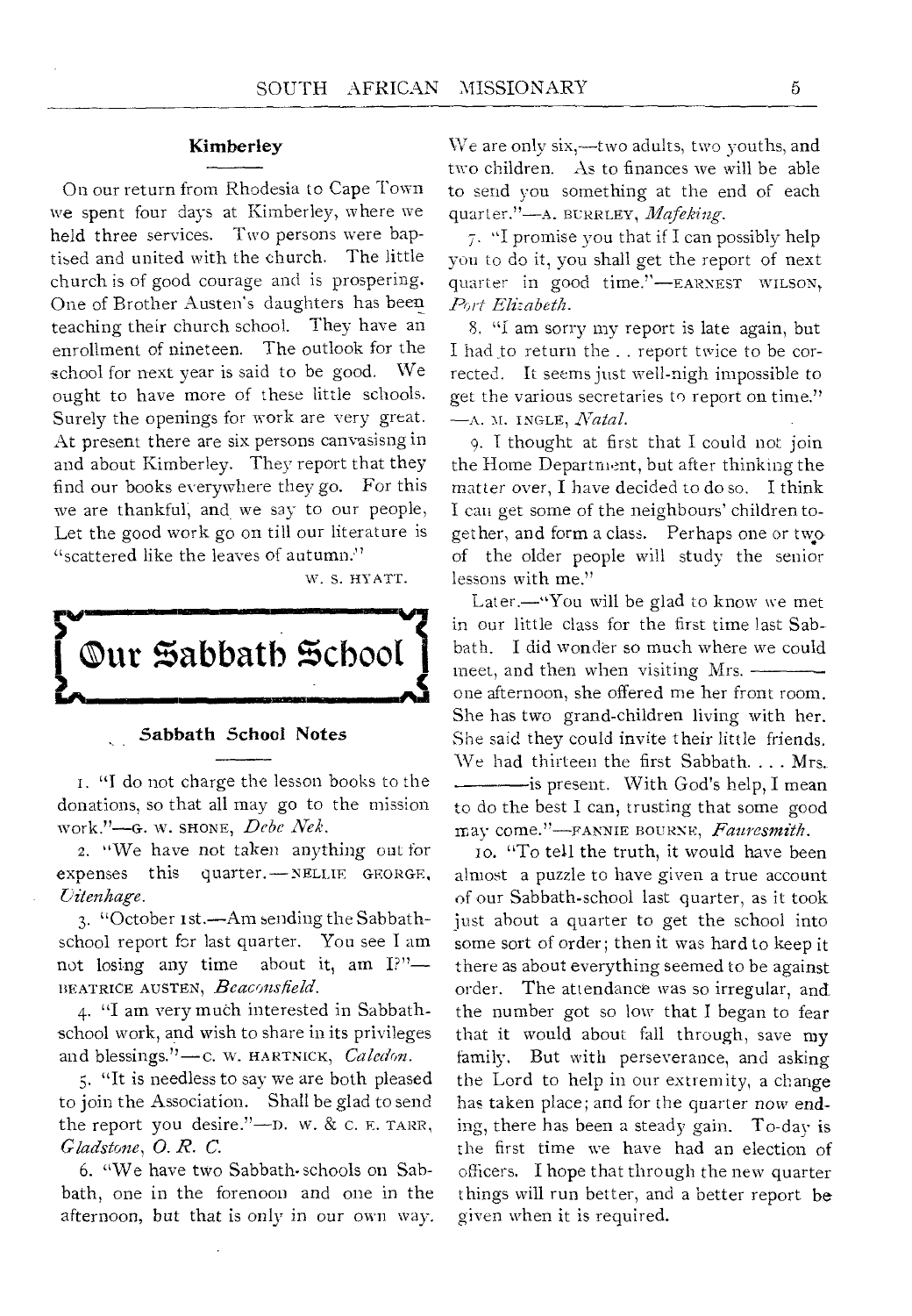"I have called those who have come in so irregularly, visitors, but in this quarter I shall take down the names of some who are attending quite regularly, and make them into classes as far as I can get teachers.

"To-day is the first time we have attempted to take a collection in the Sabbath-school, but we hope to take it cnce a month in the future."—C. R. SPARROW, *Mkupavula Mission*.

Li. "Location Sabbath -school.—"Membership 19; average attendance i2; number in senior division 13; kindergarten 6; donations 17<sup>1</sup>9."-D. F. TARR., *Cambridge*.

12. A new Sabbath-school has been organised at Parrow, near Cape Town.

13. The tardy reports that have come in since the publishing of last quarter's report shows the number of schools for that quarter to be 35, membership 819, donations to missions  $f_5$ 9-6-5<sup>1</sup>, an increase over the preceding quarter of r9 scnools, 95 members, and  $\pounds$  23-4-7<sup>1</sup>/<sub>2</sub> donations to missions. This is good. Would it not have been better if this increase could have been shown in the printed report? Note the good example of the Beaconsfield secretary.

14. The Claremont and Cape Town schools gave all their donations to missions last quarter.

15. The Cape Colony and mission schools are taking 246 numbers of the *Little Friend,*  48 of the *Youths' Instructor,* 286 of the *Sabbath-school Quarterly,* and 30 of the *Sabbathschool Worker.* 

16. The Sabbath-school organisation of each conference consists of regular schools, family schools, and the Home Department. The latter includes only the lone ones belonging to neither of the other departments. These lone ones, like Sister Bourne, can gather others to them, thus forming family or regular schools. The family schools can .gather in their neighbours, thus becoming regular schools, and so individuals and families may advance, all in step, active and ready for the word of the great Commander as it passes along the lines.

EVA MILLER HANKINS.

## **Should We Study for Examination? or for Education?**

The examinations under the control of the Cape University are now being held. The interests and energies of many prospective recipients of degrees have been absorbed by the work of preparing for these examinations, and hundreds of students have for months been cramming their heads full of the things which their tutors have taught would be necessary for them to acquire temporarily in order to pass the examinations. The Cape University is not a teaching institution, hut merely an examining board of the old London type. "The University does not insist that the candidates shall be properly trained; it takes no interest in teaching, but simply prescribes syllabuses and examines on them." The results of this system are causing widespread dissatisfaction. Freedom of teaching is prevented, examinations are deified, and learning for its own sake has depreciated.

The *Cape Times* has recently given its readers several good and wholesome articles on this subject. From a recent copy we quote the following, which will be of interest to our people: —

Our readers have already had the opportunity **of**  studying **the opinions of** a number of men who are entitled **to speak as experts.** Here are one or **two**  taken **from the report of the last** Allied Colonial Universities **Conference.** Sir William Ramsay, of London **University, remarked of** the Indian system (which is **the same as ours) : "Anyone** who knows the Indian **Universities,** will **recognise in** them an immitation of **what London University** used to be in **1858;**  they have hardly grown **with the** times. There **are**  five such **Universities, which are** purely examining bodies. **There is a** number **of** affiliated colleges of **all**  ranks of **efficiency, and** the **system is considered to be**  a very **bad one." Again, Sir Oliver Lodge, Principal of the Birmingham** University, said : "I **feel . . . that examination should** be the natural outcome **of teaching, and that** the teaching should not have to aim at externally applied examination tests. *Examinations which* **are** *specially prepared for, defeat their own object.'* The present system is nothing more than an elaborate **machine** for testing students **as a** Government **inspector tests** butter. The result **of the** existence of this machine is that students direct their energies to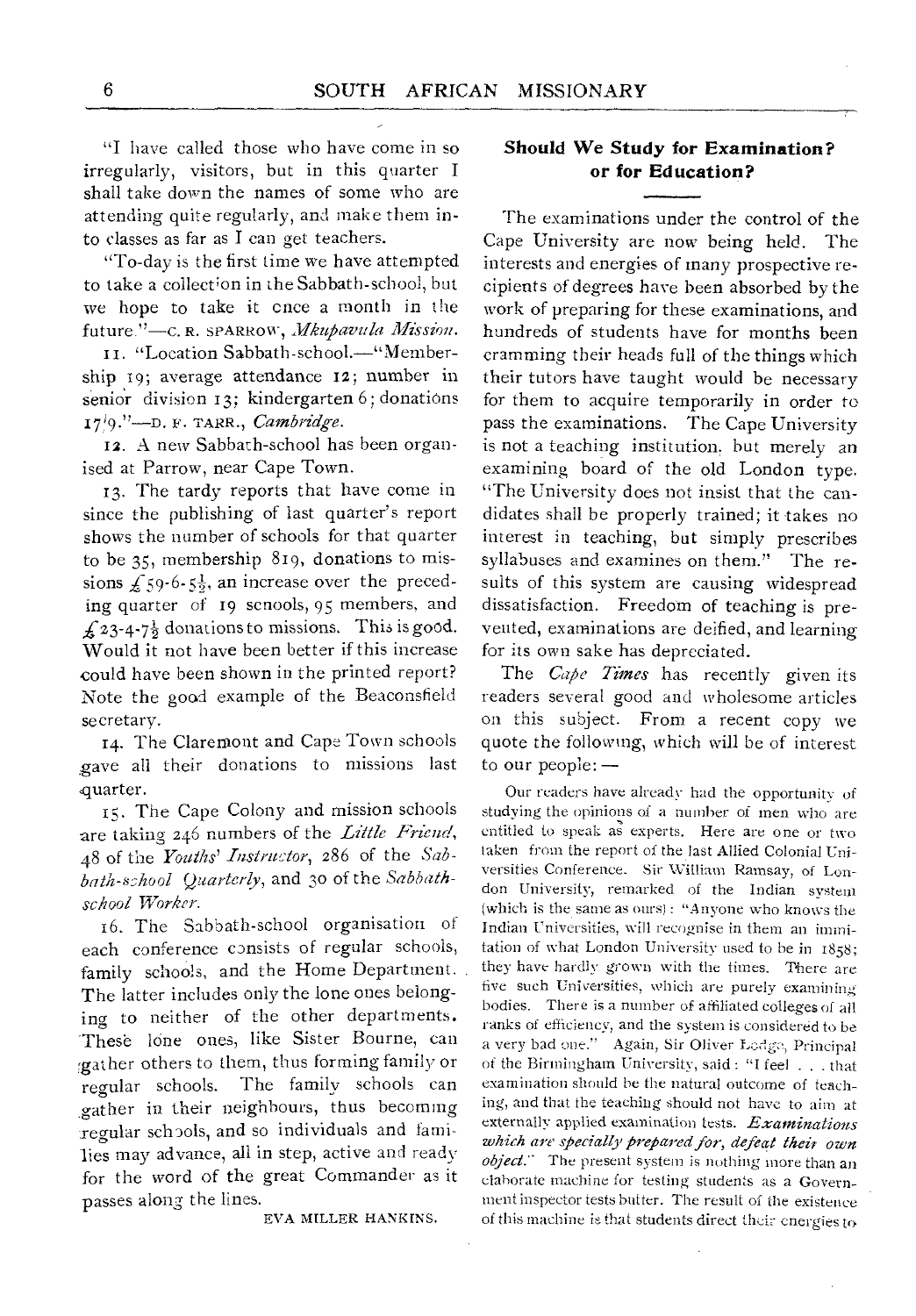preparation for the test, rather than to learning for the sake of education. In any system there will always be a certain amouut of cramming; but when teachers have some control over examinations they can make them a natural climax to the work of the session, and not, as at present, a distraction from real work.

This is not only a question of keen interest among the educators of the world, but it should be a subject of spec:al interest to Seventh-day Adventists. The goal which should be placed before our young people who are entering upon their courses of study should not be a cold and stiff examination prepared by a body of men who, in most cases, are not teachers, and who have no bond of sympathy with our students; but it should be the "object of education, the greatest object of life," which may be found in the instruction given us on this subject in the testimonies. Then let the examination be "the natural outcome of teaching," and he based upon that which has been held before the student as the highest attainment of life. 0. 0. F.

#### Graduation and Closing Exercises

A pleasant function was held in the College chapel on Thursday evening, December 7. The occasion was the graduating exercises in honour of the two young ladies— Miss Minnie Tarr and Miss Frances Haupt— who have completed the course of instruction at the College. The programme was well carried out and was thoroughly enjoyed by the large company of invited guests. The graduates have our congratulations and best wishes for a useful life in the Master's service.

On Monday evening, December it, the closing exercises of the school were held in the Claremont church. The principal features of the programme consisted of an anthem by the school, a quartette, and an address by Dr. Thomason on the subject, "The Christian Student." O.O. F.

#### Notice

Union College School will reopen for the new year on Wednesday, January 24, 1906. It is none too early to make preparations for the new year. Send for calendars.

#### "Addresses For Young People"

The new book for the youth, entitled "Addresses for Young People," by President C. C. Lewis, of Union College, is now ready. The titles of the addresses are as follows: 1. Christian Manliness. 2. Reason, Revelation, and Faith. 3. Manual Training in the Public schools. 4. Ideals and Ambitions. 5. The Sure Foundation. 6 A Higher Standard of Christian Education. 7. Workmen approved of God. 8. The Art of Questioning.  $\ddot{\cdot}$  9. Acquaintance with God. 10. Habit and Education. 11. Behold He Cometh. 12. The<br>True Sabbath 13. The Keeping of the True Sabbath 13. The Keeping of the Heart. The book is handsomely and durably bound in dark blue cloth, with side and back titles in white. No more appropriate birthday or holiday present for a young man or woman could be procured

Price, postpaid, 4s. and 6d. Liberal terms to agents. Address all orders and inquiries to

> Union College Press, College View, Nebraska, U. S. A.

| AGENT                                                                                                                                                                                                                                                                     | TERRITORY                                                                                                                                                                                   | Book                                                                                                                                                                                                                | Hours                                                                               | Ord                                                                         |                                                | Misc Total                                                            | <b>VALUE</b>                                                                                                                                                                                                                                 | Deliv' al                                       | <b>VALUE</b>                                                                                                                                                                         |
|---------------------------------------------------------------------------------------------------------------------------------------------------------------------------------------------------------------------------------------------------------------------------|---------------------------------------------------------------------------------------------------------------------------------------------------------------------------------------------|---------------------------------------------------------------------------------------------------------------------------------------------------------------------------------------------------------------------|-------------------------------------------------------------------------------------|-----------------------------------------------------------------------------|------------------------------------------------|-----------------------------------------------------------------------|----------------------------------------------------------------------------------------------------------------------------------------------------------------------------------------------------------------------------------------------|-------------------------------------------------|--------------------------------------------------------------------------------------------------------------------------------------------------------------------------------------|
| 1. B. Burton<br>$G. A. Ellingworth \ldots \ldots$<br>$B. P. De Beer$ ,<br>Mrs B. P. De Beer<br>I. N. De Beer<br>$Mrs.$ J. N. De Beer<br>S. W. De Lange $\ldots$<br>Chas. Haupt<br>C. H. Shaw<br>$D.$ Sparrow $\ldots \ldots \ldots$<br>$Mrs$ . D. Sparrow $\ldots \ldots$ | Benconsfield<br>$\overline{\mathbf{z}}$<br>$\mathbf{v}$ .<br>$\rightarrow$<br>12 <sup>1</sup><br>$\cdots$<br>Kroonstad<br>$Ciaremont, \ldots$<br>Kimberley<br>$\mathbf{v}$<br>$\sim$ $\sim$ | $Caledon P. \& P$<br>East London $H. H. B. \& Man$<br>Great Contr'ersy<br>$\frac{1}{2}$ Guide<br>Great Contr'ersy<br>Guide<br>Miscellaneous<br>Dan. & Rev. $\ldots$<br>Molteno , $H. H. B. & Man$<br>Christ Our Ssy | I <sub>23</sub><br>50<br>49<br>59<br>30<br>$\sim$ $\sim$<br>т 26<br>102<br>92<br>16 | O)<br>20<br>8<br>20<br>13<br>$\ddot{\phantom{1}}$<br>21<br>13<br>124<br>IQ. | 16<br>TO.<br>50<br>10<br>25<br>111<br>72<br>39 | 25<br>40<br>ΤI<br>70<br>26<br>38<br>111<br>93<br>$L_{4}$<br>163<br>25 | $9 - 5$<br>$\circ$<br>44 19 0<br>$^{\circ}$<br>C.<br>4<br>-8<br>$25 -$<br>$\Omega$<br>7.15<br>$\Omega$<br>20<br>$\overline{4}$<br>13<br>2<br>$\Omega$<br>8<br>22<br>$\Omega$<br>18<br>$\leq$<br>$\circ$<br>25 12<br>$\mathbf{Q}$<br>z.<br>O. | 10<br>58<br>22<br>26<br>11 L<br>27<br>108<br>т8 | 76<br>2 <sub>0</sub><br>14<br>2 10 6<br>$1913$ 0<br>- 6<br>$-4$ $-9$<br>$8\overline{6}$<br>10 <sup>°</sup><br>13<br>$2^{\circ}$ 0<br>9126<br>$5^{\circ}$<br>8.<br>15 10 0<br>2q<br>2 |
| II Reports                                                                                                                                                                                                                                                                |                                                                                                                                                                                             |                                                                                                                                                                                                                     | 647                                                                                 | 264                                                                         | 351                                            | 616                                                                   | 3.<br>194 13                                                                                                                                                                                                                                 | 406                                             | $f$ IOI 18 6                                                                                                                                                                         |

# **cape colony canvassing Report,** nog., 1905